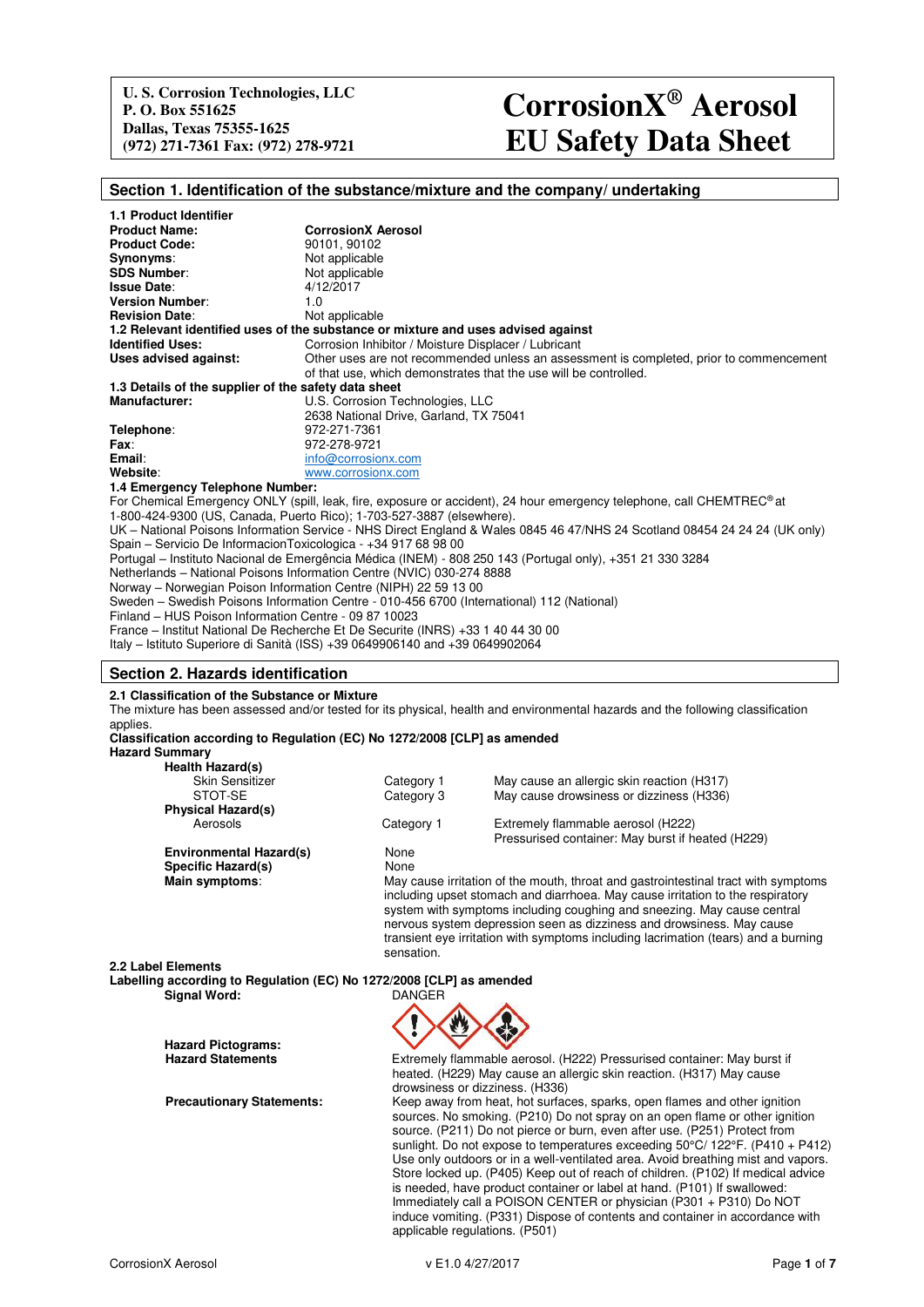Danger of bursting (explosion) when heated.

# **Section 3. Composition / information on ingredients**

## **3.2 Mixtures**

| <b>Chemical Name</b>                                                                                                                                                                | EC Number | REACH Reg. No.   | <b>CAS Number</b>   | Percent<br>by Wt. | <b>CLP</b><br>Classification                                          |
|-------------------------------------------------------------------------------------------------------------------------------------------------------------------------------------|-----------|------------------|---------------------|-------------------|-----------------------------------------------------------------------|
| Distillates (petroleum), hydrotreated heavy<br>paraffinic                                                                                                                           | 265-157-1 | Not established  | 64742-54-7          | 65-75             | Asp. 1: H304                                                          |
| Reaction products of 4-methyl-2-pentanol<br>and diphosphorus pentasulfide,<br>propoxylated, esterified with diphosphorus<br>pentaoxide, and salted by amines, C12-14-<br>tert-alkyl | 931-384-6 | 01-2119493620-38 | <b>Trade Secret</b> | $0.1 - 1$         | Eye Dam. $1$ :<br>H318 Acute<br>Tox. 4: H302<br>Skin Sens. 1:<br>H317 |
| Propane                                                                                                                                                                             | 200-827-9 | 601-003-00-5     | 74-98-6             | $10 - 15$         | Flam, Gas 1:<br>H220, Press.<br>Gas                                   |
| <b>Butane</b>                                                                                                                                                                       | 203-448-7 | 601-004-00-0     | 106-97-8            | $5 - 10$          | Flam, Gas 1:<br>H <sub>220</sub> , Press.<br>Gas                      |

**Additional information**: For full text of H-statements: see SECTION 16.

## **Section 4. First aid measures**

#### **4.1 Description of First Aid Measures**

General Advice: Ensure that medical personnel are aware of the material(s) involved and take precautions to protect themselves. **Inhalation:** Remove person to fresh air and keep comfortable for breathing. Call a doctor if you feel unwell.

**Skin Contact:** Remove contaminated clothing. If on skin: (P302) Wash with plenty of water. (P352) If skin irritation or rash occurs: Get medical advice. (P333+313)

**Eye Contact:** If in eyes: Rinse cautiously with water for several minutes. Remove contact lenses, if present and easy to do. Continue rinsing. If eye irritation persists: Get medical advice.

**Ingestion:** Do not give anything by mouth to an unconscious person. Do NOT induce vomiting. Immediately call a POISON CENTER or physician.

## **4.2 Most Important Symptoms and Effects both Acute and Delayed**

**Symptoms:** May cause allergic skin reaction. May cause nausea, vomiting and diarrhoea. Inhaled vomitus can cause pulmonary injury and death.

**4.3 Indication of any Immediate Medical Attention and Special Treatment Needed** 

**Notes to Physician:** Do not induce vomiting. Provide general supportive measures and treat symptomatically. Keep exposed person under observation. Symptoms may be delayed.

## **Section 5. Fire-fighting measures**

**General Fire Hazards:** Move containers from fire area if this can be done without risk.

**5.1 Extinguishing Media:** Use extinguishing measures that are appropriate to local circumstances / surrounding environment. **Suitable extinguishing media**: Carbon Dioxide, Dry Chemical, Water Spray and Regular Foam

 **Unsuitable extinguishing media:** Alcohol, Alcohol based solutions, any other media not listed above. **5.2 Special Hazards Arising from the Substance or Mixture:** Solvent vapors are heavier than air and may travel to distant, low lying sources of ignition and may ignite and explode. Flame extension: >18 inches, Burnback: > 10 inches Combustion can generate smoke, carbon monoxide, carbon dioxide, nitrogen oxides, sulfur oxides, mercaptans, sulfides, including hydrogen sulfide, phosphorus oxides and other phosphorus containing compounds and aldehydes. Hydrogen sulfide and alkyl mercaptans and

# sulfides may also be released.

# **5.3 Advice for firefighters**

**Special protective equipment for firefighters:** Wear full protective clothing, including helmet, self-contained positive pressure or pressure demand breathing apparatus, protective clothing and face mask.

**Special firefighting procedures:** Evacuate area and fight fire from a safe distance. Use water spray to cool adjacent structures and to protect personnel.

## **Section 6. Accidental release measures**

## **6.1 Personal Precautions / Protective Equipment / Emergency Procedures**

**For non-emergency personnel:** Solvent vapors are heavier than air and may travel to distant, low lying sources of ignition and may ignite and explode. Remove all sources of ignition and take precautionary measures against static discharges. Avoid contact with spilled material. Immediately contact emergency personnel. Keep unnecessary people away.

**For emergency responders:** Caution should be exercised regarding personnel safety and exposure to the released product. Avoid contact with spilled material. Use caution as spills may be slippery. Ensure adequate ventilation. Use personal protective equipment. **6.2 Environmental Precautions:** Avoid release to the environment. If product is released to the environment, take immediate steps to stop and contain release if it is safe to do so. Isolate hazard area and deny entry. See section 12, Ecological information. **6.3 Methods and materials for containment and cleaning up**

For small spills: Do not touch or walk through spilled material. Prevent entry into waterways or sewers. Absorb spilled material and use clean, non-sparking tools to collect absorbed material. Clean surface thoroughly to remove residual contamination.

Due to the nature of aerosol packaging, large spills and water spills are unlikely.

**6.4 Reference to other sections:** See Section 8, Exposure Controls/Personal Protection and Section 13, Disposal Considerations.

## **Section 7. Handling and storage**

## **7.1 Precautions for Safe Handling**

**Protective measures:** Read label before use. (P103) Avoid contact with eyes, skin and clothing. Wear protective gloves (P280) Wash hands thoroughly after handling (P264) Wash contaminated clothing before reuse. (P363) Contaminated work clothing must not be allowed out of the workplace. (P272) Avoid breathing mist or spray. (P261) Wear appropriate personal protective equipment.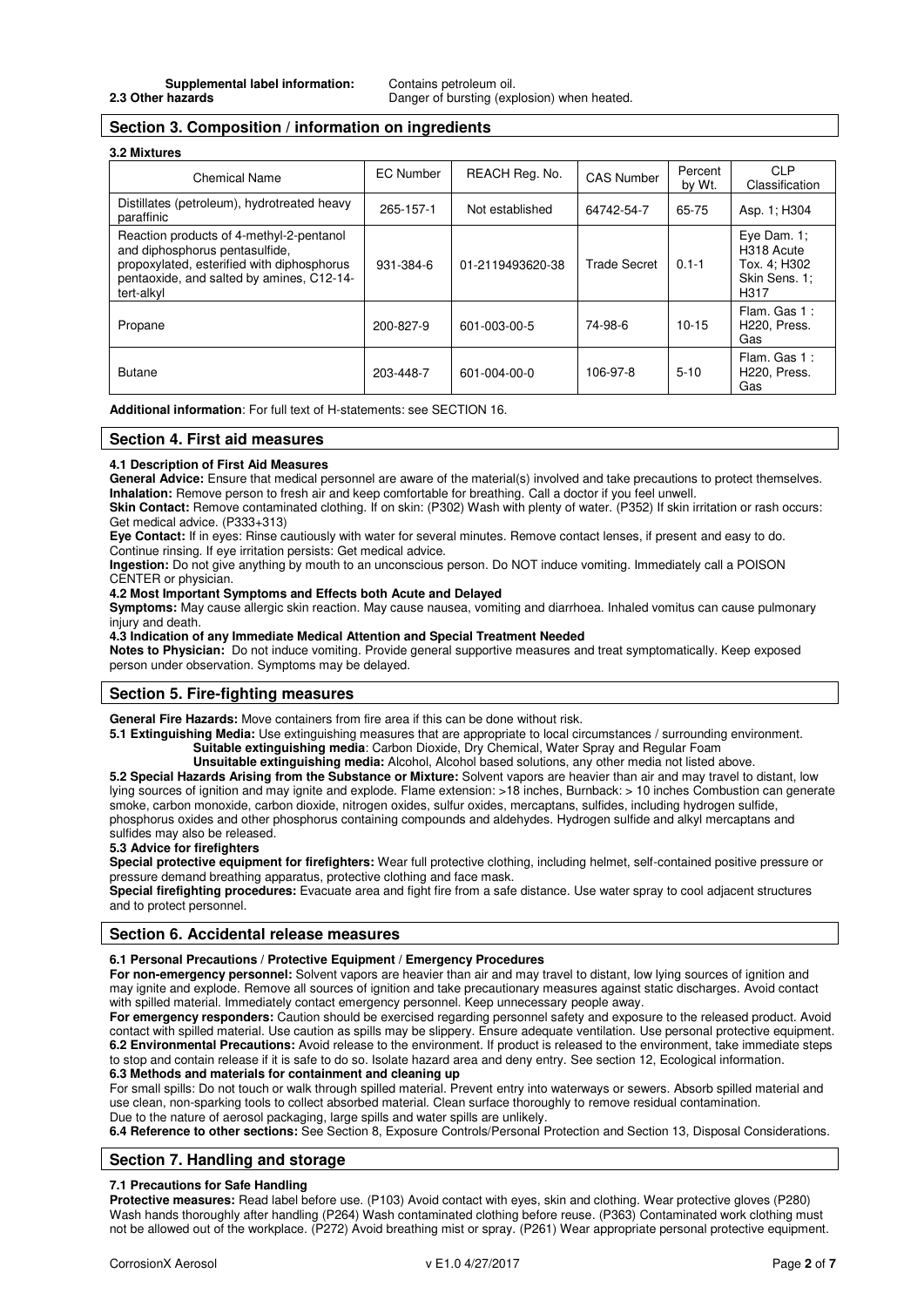Observe good industrial hygiene practices. Do not to eat, drink and smoke in work areas, wash hands after use and remove contaminated clothing and protective equipment before entering eating areas. Follow all SDS/label precautions. **Maximum Handling Temperature**: 50°C

**7.2 Conditions for Safe Storage, Including any Incompatibilities** 

**Storage conditions to avoid:** Avoid high temperatures.

**Maximum Storage Temperature:** 45°C

**7.3 Specific End Use(s):** End uses are listed in an attached exposure scenario when one is required.

## **Section 8. Exposure controls / personal protection**

## **8.1 Control Parameters**

**Occupational exposure limit values:** The following constituent is the only constituent of the product which have a PEL, TLV or other recommended exposure limit. At this time, the other constituents have no known exposure limits.

|                  | UK EH40 Workplace Exposure Limits |          |             |             | <b>OSHA</b> | <b>ACGIH</b> |  |
|------------------|-----------------------------------|----------|-------------|-------------|-------------|--------------|--|
| <b>Component</b> | TWA                               | TWA      | <b>STEL</b> | <b>STEL</b> | PEL         | TLV          |  |
|                  | ppm                               | ma/m3    | ppm         | ma/m3       | ppm         | ppm          |  |
| Butane           | 600                               | 1450     | 750         | 1810        | Not Est.    | 1000         |  |
| Propane          | Not Est.                          | Not Est. | Not Est.    | Not Est.    | 1000        | Not Est.     |  |

**Biological limit values:** No biological exposure limits noted for the ingredient(s).

**Recommended monitoring procedures**: Information about recommended monitoring procedures can be obtained from relevant country authorities.

**Derived no-effect level (DNEL):** 

| Material                                     | Type           | Route | Value                           | Form    |
|----------------------------------------------|----------------|-------|---------------------------------|---------|
| Distillates (petroleum), hydrotreated        | Not applicable |       | Inhalation $5.4 \text{ mg/m}$ 3 | Aerosol |
| $H_{\text{QON}}$ paraffinic (CAS 64749 E4.7) |                |       |                                 |         |

Heavy paraffinic (CAS 64742-**Predicted no effect concentrations (PNECs):** Not Established

## **8.2 Exposure Controls**

**Appropriate engineering controls:** Good general ventilation (typically 10 air changes per hour) should be used. Ventilation rates should be matched to conditions. If applicable, use process enclosures, local exhaust ventilation or other engineering controls to maintain airborne levels below recommended exposure limits. If exposure limits have not been established, maintain airborne levels to an acceptable level. Eye wash facilities and emergency shower should be available when handling this product. **Individual protection measures, such as personal protective equipment** 

**General information:** Use personal protective equipment as required. Personal protection equipment should be chosen according to the CEN standards and in discussion with the supplier of the personal protective equipment.

**Eye / Face Protection:** Wear safety glasses with side shields (or goggles) approved to EU standard EN166. Provide an emergency eye wash fountain and quick drench shower in the immediate work area.

**Respiratory Protection:** None required under normal use conditions. In case of insufficient ventilation, wear suitable respiratory equipment. An air purifying respirator with an appropriate cartridge or canister, such as an organic vapor cartridge may be used in circumstances where airborne concentrations may exceed exposure limits. CEN EN-136, EN-140 and EN-405 provide recommendations for respirator masks. CEN EN-149 and 143 provide recommendations for filters.

## **Skin Protection**

**Hand Protection:** Users should wear impermeable gloves such as neoprene or nitrile rubber gloves (tested to CEN EN-374). Glove suitability for a job must be determined by the user for specific use conditions. Any glove information provided is based on published literature and manufacturer data.

The type of gloves to consider for use with this material is: Nitrile: permeation rate: > 480 minutes, thickness: 15 mil **Other Protection:** Wear appropriate chemical resistant clothing. Where forearm protection is required, wear gauntlets, gloves with an extended cuff covering part of the forearm. Use of an impervious apron is recommended.

**Hygiene Measures:** Always observe good personal hygiene measures, such as washing after handling the material and before eating, drinking and/or smoking. Routinely wash work clothing and protective equipment to remove contaminants.

**Thermal hazards:** Not applicable.

**Environmental exposure controls:** Minimize contact with soils to prevent runoff into waterways. Prevent entry into waterways.

## **Section 9. Physical and chemical properties**

| 9.1 Information Basic Physical and Chemical Properties<br>Appearance: | Transparent                       | Non-volatile by Volume (%):<br>Solubility(ies) | 82              |  |
|-----------------------------------------------------------------------|-----------------------------------|------------------------------------------------|-----------------|--|
| <b>Physical State:</b>                                                | Liguid                            | Solubility (water):                            | Insoluble       |  |
| Form:                                                                 | Non-viscous                       | Solubility (other):                            | Not Established |  |
| Colour:                                                               | Greenish-brown                    | <b>Partition Coefficient:</b>                  | Not established |  |
| Odour:                                                                | Fresh scent                       | (n-Octanol/Water)                              |                 |  |
| <b>Odour threshold:</b>                                               | Not available                     | <b>Autoignition Temperature:</b>               | Not established |  |
| pH:                                                                   | Not applicable                    | <b>Decomposition Temperature:</b>              | Not established |  |
| <b>Melting/Freezing Point:</b>                                        | $-22^{\circ}$ F / $-30^{\circ}$ C | Viscosity, cSt $@$ 40 $°C$ :                   | 33.2            |  |
| Initial Boiling Point/ and Boiling Range: >400°F / 204°C              |                                   | $cSt \oslash 100^{\circ}C$ :                   | 7.0             |  |
| <b>Flash Point:</b>                                                   | 132°C / 270°F                     | <b>Explosive properties:</b>                   | Not established |  |
| Method:                                                               | Cleveland Open Cup                | <b>Oxidising properties:</b>                   | Not established |  |
| <b>Evaporation Rate (BuAc= 1):</b>                                    | < 0.01                            |                                                |                 |  |
| Flammability (solid, gas):                                            | Ext. Flam.                        | 9.2 Other Information                          |                 |  |
| Flammability Limit, Lower vol %:                                      | 1.4                               | Specific Gravity @15.6°C:                      | 0.871           |  |
| Flammability Limit, Upper vol %:                                      | 12.5                              | <b>Chemical family:</b>                        | Hydrocarbon     |  |
| <b>Vapour Density (Air=1):</b>                                        | >1                                | <b>Dissociation constant:</b>                  | Not applicable  |  |
| Vapour Pressure, mmHg @23°C:                                          | >1                                | Dielectric Strength (KV):                      | 30              |  |
| Relative Density @15.6°C (pounds/gallon) 7.26                         |                                   |                                                |                 |  |
| Volatile by volume (%):                                               | 18                                |                                                |                 |  |
| VOC Content g/l (%):                                                  | 180 (18)                          |                                                |                 |  |

## **Section 10. Stability and reactivity**

**10.1 Reactivity:** The product is stable and non-reactive under normal conditions of use, storage and transport.

**10.2 Chemical Stability:** Stable under normal conditions.

**10.3 Possibility of Hazardous Reactions:** Will not occur.

**10.4 Conditions to Avoid:** Avoid high temperatures. Do not use or store in unventilated areas.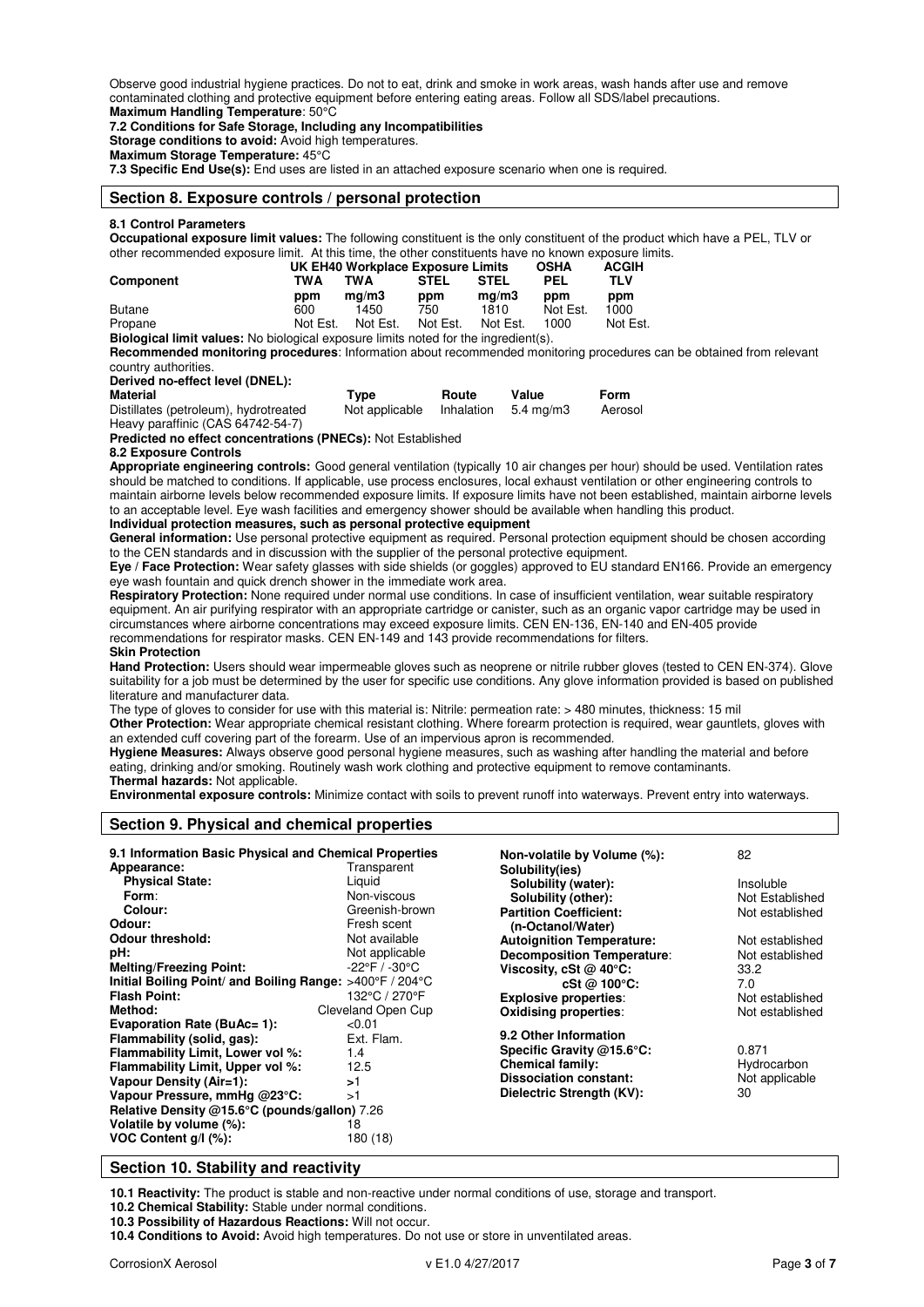**10.5 Incompatible Materials:** Bases, acids, amines and oxidising agents.

**10.6 Hazardous Decomposition Products**: Does not decompose when used for intended uses. No known hazardous decomposition products.

## **Section 11. Toxicological information**

### **General information**

Exposure to this material may cause adverse effects or damage to the following organs or organ systems: skin, eyes, lungs and central nervous system.

**Information on likely routes of exposure** 

**Ingestion:** Under normal conditions, ingestion is not expected to be a problem.

**Inhalation:** Respiratory tract irritation may occur if exposed to mists or heated vapors. May cause coughing and sneezing. Prolonged and repeated inhalation may cause nausea, dizziness and drowsiness. Intentional misuse by deliberately concentrating and inhaling the vapors can be harmful or fatal.

**Skin contact:** Not anticipated to cause skin irritation. Prolonged or repeated skin contact as from clothing wet with material may cause dermatitis. Symptoms may include redness, oedema, drying and cracking of the skin.

**Eye contact:** May cause transient blurred vision and lacrimation (tears).

## **11.1 Information on Toxicological Effects**

**Acute Toxicity** 

**Product** 

**Oral:** LD50 (Rat): Reason for no classification: conclusive but not sufficient for classification. Based on available data, the classification criteria are not met.

**Dermal:** LD50 (Rabbit): Reason for no classification: conclusive but not sufficient for classification. Based on available data, the classification criteria are not met.

**Inhalation**: LC50 (Rat): Reason for no classification: conclusive but not sufficient for classification. Based on available data, the classification criteria are not met.

**Skin Corrosion/Irritation**: Classification: Not irritating (Read across); Rabbit.

**Serious Eye Damage/Eye Irritation**: Classification: Irritating (Read across): Rabbit

**Respiratory sensitisation:** Due to partial or complete lack of data the classification is not possible.

**Skin sensitisation:** May cause sensitization by skin contact. (Supplier information) Germ cell mutagenicity: Reason for no classification: conclusive but not sufficient for classification. Based on available

data, the classification criteria are not met.

**Carcinogenicity**: Contains mineral oils which are severely refined and not considered carcinogenic. Demonstrated to contain less than 3% extractables by the IP 346 test. Not classified

**Reproductive toxicity:** Reason for no classification: conclusive but not sufficient for classification. Based on available data, the classification criteria are not met.

**Developmental effects**: Reason for no classification: conclusive but not sufficient for classification. Based on available data, the classification criteria are not met.

**Fertility - EU category**: Reason for no classification: conclusive but not sufficient for classification. Based on available data, the classification criteria are not met.

**Specific Target Organ Toxicity - Single Exposure**: If material is misted or if vapors are generated from heating, exposure may cause irritation of mucous membranes and the upper respiratory tract.

**Specific Target organ toxicity - Repeated Exposure**: Reason for no classification: conclusive but not sufficient for classification. Based on available data, the classification criteria are not met.

**Aspiration Hazard**: Material can be aspirated into the lungs during the act of swallowing or vomiting. This could result in severe injury to the lungs and death.

## **Distillates (petroleum), hydrotreated heavy paraffinic**

Oral: LD50 (Rat): > 5,000 mg/kg (Read across) Not classified

**Dermal:** LD50 (Rabbit): > 2,000 mg/kg (Read across) Not classified

**Inhalation**: LC50 (Rat): >2000 mg/L (Read across) Not classified

**Skin Corrosion/Irritation:** Classification: Not irritating (Read across); Rabbit.

**Serious Eye Damage/Eye Irritation**: Classification: Irritating (Read across): Rabbit

**Respiratory sensitisation:** Due to partial or complete lack of data the classification is not possible.

**Skin sensitisation:** May cause sensitization by skin contact. (Supplier information)

**Germ cell mutagenicity**: Reason for no classification: conclusive but not sufficient for classification. Based on available data, the classification criteria are not met.

**Carcinogenicity**: Contains mineral oils which are severely refined and not considered carcinogenic. Demonstrated to contain less than 3% extractables by the IP 346 test. Not classified

**Reproductive toxicity:** >2,000 mg/kg dermal. Due to partial or complete lack of data the classification is not possible. **Developmental effects**: > 150 mg/kg/day, Read across from supporting substance Result: NOAEL

**Fertility - EU category**: >893 mg/kg/day, Read across from supporting substance Result: NOAEL

**Specific Target Organ Toxicity - Single Exposure**: If material is misted or if vapors are generated from heating, exposure may cause irritation of mucous membranes and the upper respiratory tract.

**Specific Target organ toxicity - Repeated Exposure**: Reason for no classification: conclusive but not sufficient for

classification. Based on available data, the classification criteria are not met.

**Aspiration Hazard**: Material can be aspirated into the lungs during the act of swallowing or vomiting. This could result in severe injury to the lungs and death.

#### **Reaction products of 4-methyl-2-pentanol and diphosphorus pentasulfide, propoxylated, esterified with diphosphorus pentaoxide, and salted by amines, C12-14- tert-alkyl**

**Oral:** LD50 (Rat): Not classified for acute toxicity based on available data

**Dermal:** LD50 (Rabbit): Not classified for acute toxicity based on available data

**Inhalation**: LC50 (Rat): Not classified for acute toxicity based on available data

**Skin Corrosion/Irritation**: Classification: Not irritating (Read across); Rabbit.

**Serious Eye Damage/Eye Irritation**: Not classified for acute toxicity based on available data

**Respiratory sensitisation:** No data available

**Skin sensitisation:** May cause sensitization by skin contact. (Supplier information)

**Germ cell mutagenicity**: This material has not exhibited mutagenic or genotoxic potential in laboratory tests.

**Carcinogenicity**: No data available

**Reproductive toxicity:** Based on available data this product is not expected to be classified a reproductive hazard. **Developmental effects**: No data available

**Fertility - EU category**: No data available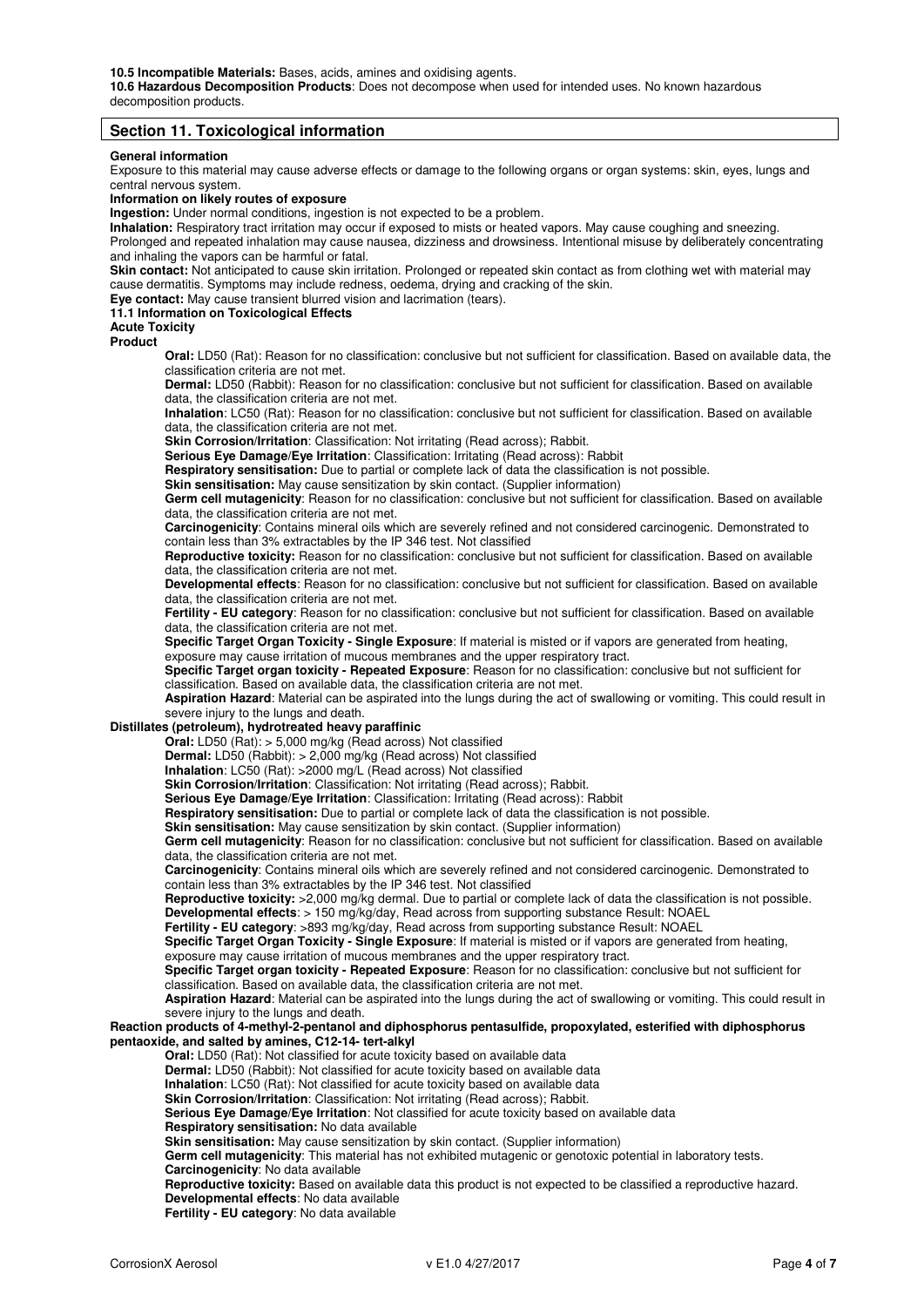#### **Specific Target Organ Toxicity - Single Exposure**: No data available

**Specific Target organ toxicity - Repeated Exposure**: Evaluated in a 28-day oral gavage study (OECD 407) in rats. Treatment related effects included microscopic changes in the adrenal glands of male and female rats and kidneys of male rats at 150 and 500 mg/kg/day. The NOAEL for this study was 150 mg/kg/day. Reason for no classification: conclusive but not sufficient for classification. Based on available data, the classification criteria are not met. **Aspiration Hazard**: Material can be aspirated into the lungs during the act of swallowing or vomiting. This could result in severe injury to the lungs and death.

#### **Propane**

**Oral:** Based on available data, the classification criteria are not met.

**Dermal:** Based on available data, the classification criteria are not met.

**Inhalation**: High concentrations may reduce the amount of oxygen available for breathing, especially in confined spaces. No systemic or neurotoxic effects were noted in rats exposed to concentrations of propane as high as 12,000 ppm for 28 days.

**Skin Corrosion/Irritation**: Contact with evaporating liquid can cause frostbite.

**Serious Eye Damage/Eye Irritation**: Liquid can cause severe irritation, redness, tearing, blurred vision and possible freeze burns.

**Respiratory sensitisation:** Due to partial or complete lack of data the classification is not possible.

**Skin sensitisation:** May cause sensitization by skin contact. (Supplier information)

**Germ cell mutagenicity**: Reason for no classification: conclusive but not sufficient for classification. Based on available data, the classification criteria are not met.

**Carcinogenicity**: Not classified

**Reproductive toxicity:** No adverse reproductive or developmental effects were observed in rats exposed to propane; no observed adverse effect level = 12,000 ppm.

**Developmental effects**: Hypoxia (inadequate oxygen) during pregnancy may have adverse effects on the developing fetus

**Fertility - EU category**: >893 mg/kg/day, Read across from supporting substance Result: NOAEL

**Specific Target Organ Toxicity - Single Exposure**: Simple asphyxiant. Inhalation of vapor may produce anesthetic effects and feeling of euphoria leading to death from asphyxiation, depending on concentration and time of exposure. **Specific Target organ toxicity - Repeated Exposure**: Prolonged overexposure can cause rapid breathing, headache, dizziness, narcosis, unconsciousness, and death from asphyxiation depending on concentration and time of exposure. **Aspiration Hazard**: Material can be aspirated into the lungs during the act of swallowing or vomiting. This could result in severe injury to the lungs and death.

#### **Butane**

**Oral:** Based on available data, the classification criteria are not met.

**Dermal:** Based on available data, the classification criteria are not met.

**Inhalation**: High concentrations may reduce the amount of oxygen available for breathing, especially in confined spaces. No systemic or neurotoxic effects were noted in rats exposed to concentrations of butane as high as 9,000 ppm for 28 days.

**Skin Corrosion/Irritation**: Contact with evaporating liquid can cause frostbite.

**Serious Eye Damage/Eye Irritation**: Liquid can cause severe irritation, redness, tearing, blurred vision, and possible freeze burns.

**Respiratory sensitisation:** Due to partial or complete lack of data the classification is not possible.

**Skin sensitisation:** May cause sensitization by skin contact. (Supplier information)

**Germ cell mutagenicity**: Reason for no classification: conclusive but not sufficient for classification. Based on available data, the classification criteria are not met.

**Carcinogenicity**: Contains mineral oils which are severely refined and not considered carcinogenic. Demonstrated to contain less than 3% extractables by the IP 346 test. Not classified

**Reproductive toxicity:** No adverse reproductive or developmental effects were observed in rats exposed to butane; no observed adverse effect level = 12,000 ppm

**Developmental effects**: Hypoxia (inadequate oxygen) during pregnancy may have adverse effects on the developing fetus.

**Fertility - EU category**: >893 mg/kg/day, Read across from supporting substance Result: NOAEL

**Specific Target Organ Toxicity - Single Exposure**: Inhalation of vapor may produce anesthetic effects and feeling of euphoria leading to death from asphyxiation, depending on concentration and time of exposure.

**Specific Target organ toxicity - Repeated Exposure**: Prolonged overexposure can cause rapid breathing, headache, dizziness, narcosis, unconsciousness, and death from asphyxiation depending on concentration and time of exposure. **Aspiration Hazard**: Material can be aspirated into the lungs during the act of swallowing or vomiting. This could result in severe injury to the lungs and death.

# **Section 12. Ecological information**

## **12.1 Toxicity**

**Product** 

Fish: Not toxic to fish but may coat gill structures resulting in suffocation if spilled in shallow, running water. **Toxicity to Terrestrial Plants:** If applied to leaves, may kill grasses and small plants by interfering with transpiration and respiration.

**Toxicity to Above-Ground Organisms:** May be moderately toxic to amphibians by preventing dermal respiration. May cause gastrointestinal distress in birds and mammals through ingestion.

## **Distillates (petroleum), hydrotreated heavy paraffinic**

Fish: LC50 Pimephales promelas > 100 mg/l, 96 hours; Not toxic to fish but may coat gill structures resulting in suffocation if spilled in shallow, running water.

 **Aquatic Invertebrates:** EC50 Daphnia magna > 10000 mg/l, 48 hours; NOEL Daphnia magna 10 mg/l, 21 days

 **Toxicity to Aquatic Plants:** NOEL Pseudokirchnerella subcapitata > 100 mg/l, 72 hours

 **Toxicity to soil dwelling organisms:** No data available

 **Sediment Toxicity:** No data available

 **Toxicity to Terrestrial Plants:** If applied to leaves, may kill grasses and small plants by interfering with transpiration and respiration.

 **Toxicity to Above-Ground Organisms:** May be moderately toxic to amphibians by preventing dermal respiration. May cause gastrointestinal distress in birds and mammals through ingestion.

 **Toxicity to microorganisms:** No data available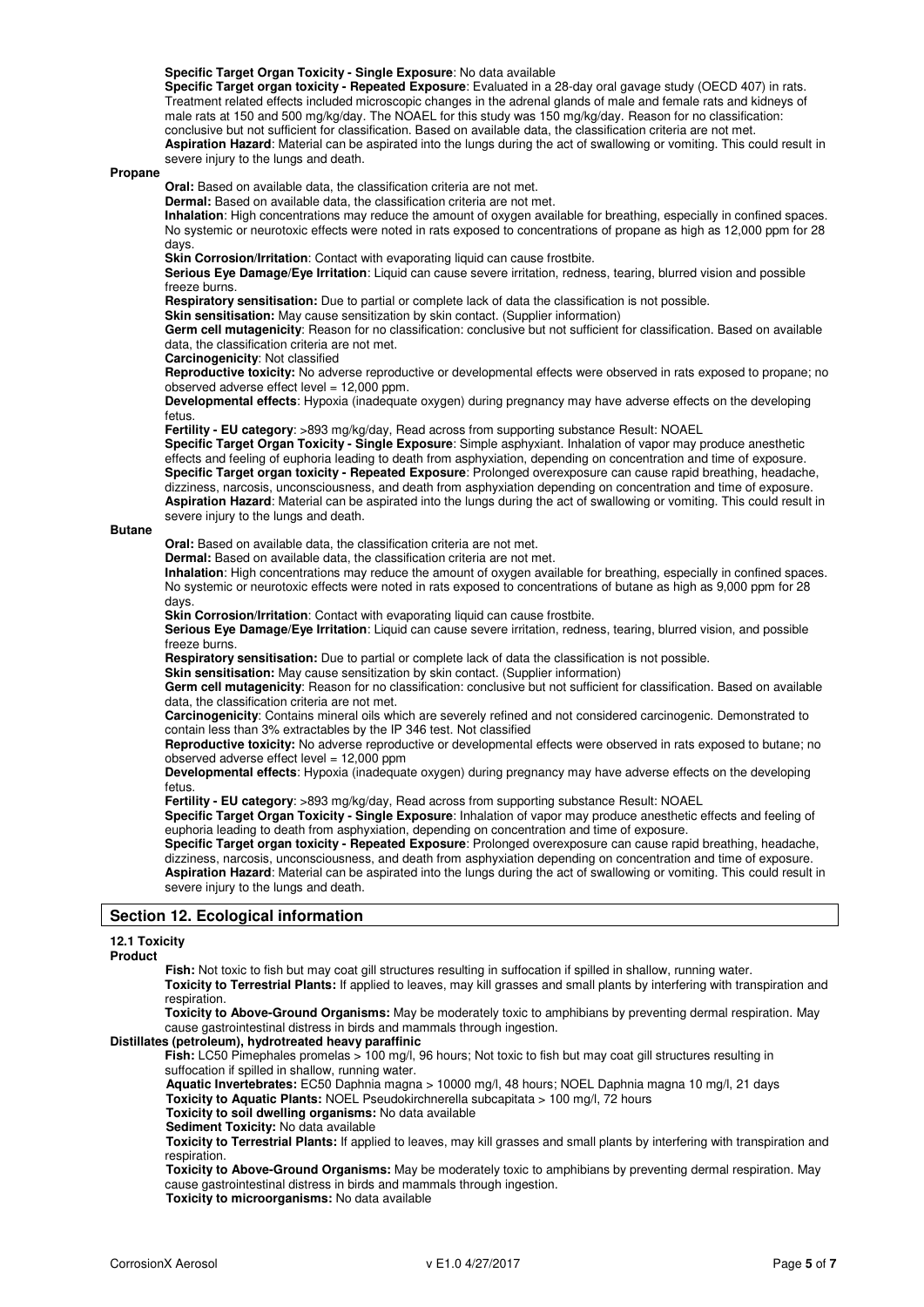#### **Reaction products of 4-methyl-2-pentanol and diphosphorus pentasulfide, propoxylated, esterified with diphosphorus pentaoxide, and salted by amines, C12-14- tert-alkyl**

 **Fish:** LC50 (Rainbow Trout, 4 Days): 24 mg/l; NOEC (Rainbow Trout, 4 Days): 3.2 mg/l; LC50 (Fathead Minnow, 4 Days): 8.5 mg/l  **Aquatic Invertebrates:** EC50 (Water flea (Daphnia magna), 2 d): 91.4 mg/l, EC50 (Water flea (Daphnia magna), 21 d): 0.66 mg/l, NOEC (Water flea (Daphnia magna), 21 d): 0.12 mg/l  **Toxicity to Aquatic Plants:** EC50 (Green algae (selenastrum capricomutum), 4 Days): 6.4 mg/l; NOEC (Green algae (selenastrum capricomutum), 4 Days): 1.7 mg/l  **Toxicity to soil dwelling organisms:** No data available **Sediment Toxicity:** No data available  **Toxicity to Terrestrial Plants:** No data available  **Toxicity to Above-Ground Organisms:** No data available  **Toxicity to microorganisms:** No data available **Propane / Butane Toxicity:** Petroleum gases will readily evaporate from the surface and would not be expected to have significant adverse effects in the aquatic environment. Classification: No classified hazards. **Persistence and Degradability:** Not applicable to gases and gas mixtures. Hydrocarbon gases do not remain in solution long enough for biodegradation to be a significant loss process. **Bioaccumulative Potential:** Not expected as having the potential to bioaccumulate. **Mobility in Soil:** Due to the extreme volatility of petroleum gases, air is the only environmental compartment in which they will be found. In air, these hydrocarbons undergo photodegradation by reaction with hydroxyl radicals with half-lives ranging from 3.2 days for n-butane to 7 days for propane. **Other Adverse Effects:** None anticipated. **Propane Fish:** LC50 (Fish, 96 h): 49.9 mg/l  **Aquatic Invertebrates:** EC50 (Water flea (Daphnia magna), 48 h): 27.1 mg/l  **Toxicity to Aquatic Plants:** EC50 (Alga, 72 h): 11.9 mg/l **Butane Fish:** LC 50 (Various, 96 h): 147.54 mg/l (QSAR) Remarks: QSAR Key study **Aquatic Invertebrates:** LC50 (Water flea (Daphnia magna), 48 h): 14.2 mg/l  **Toxicity to Aquatic Plants:** LC50 (Alga, 72 h): 7.7 mg/l **12.2 Persistence and Degradability Product Biodegradation**: Not readily biodegradable. Biodegradation is possible with 100 to 120 days in aerobic environments at temperatures above 21 °C.  **BOD/COD Ratio:** No data available **Hydrolysis Half-life** No data available **12.3 Bioaccumulative Potential**: Contains constituents with the potential to bioaccumulate in aquatic organisms. **12.4 Mobility in soil:** Not established **12.5 Results of PBT and vPvB Assessment:** Not persistent, bioaccumulative nor toxic or very bioaccumulative. **12.6 Other Adverse Effects:** Contains greenhouse gas(es) not covered by 842/2006/EC. When discharged in large quantities may contribute to the greenhouse effect. **Distillates (petroleum), hydrotreated heavy paraffinic Biodegradation**: Not readily biodegradable. Biodegradation is possible with 100 to 120 days in aerobic environments at temperatures above 21 °C.  **BOD/COD Ratio:** No data available  **Hydrolysis Half-life** No data available **12.3 Bioaccumulative Potential**: Contains constituents with the potential to bioaccumulate in aquatic organisms. **Bioconcentration Factor (BCF):** No data available Partition Coefficient n-octanol / water (log Kow): >= 3, log Pow (DSD), >= 4, log Kow (CLP) **12.4 Mobility in soil:** No data available **12.5 Results of PBT and vPvB Assessment**: Not persistent, bioaccumulative nor toxic or very bioaccumulative. **12.6 Other Adverse Effects:** No data available **Reaction products of 4-methyl-2-pentanol and diphosphorus pentasulfide, propoxylated, esterified with diphosphorus pentaoxide, and salted by amines, C12-14- tert-alkyl Biodegradation**: Dissolved organic carbon 3.6% (28 d, Inherent Sludge), Carbon dioxide generation 7.4% (28 d, OECD TG 301 B) **BOD/COD Ratio:** No data available **Hydrolysis Half-life** No data available **12.3 Bioaccumulative Potential**: Contains constituents with the potential to bioaccumulate in aquatic organisms. **Bioconcentration Factor (BCF):** No data available **Partition Coefficient n-octanol / water (log Kow):** No data available **12.4 Mobility in soil:** No data available **12.5 Results of PBT and vPvB Assessment**: Not persistent, bioaccumulative nor toxic or very bioaccumulative. **12.6 Other Adverse Effects:** No data available **Propane 12.5 Results of PBT and vPvB Assessment**: Not persistent, bioaccumulative nor toxic or very bioaccumulative. **12.6 Other Adverse Effects:** Greenhouse gas not covered by 842/2006/EC. When discharged in large quantities may contribute to the greenhouse effect. Global warming potential: 3 **Butane**

 **12.5 Results of PBT and vPvB Assessment**: Not persistent, bioaccumulative nor toxic or very bioaccumulative. **12.6 Other Adverse Effects:** Greenhouse gas not covered by 842/2006/EC. When discharged in large quantities may contribute to the greenhouse effect. Global warming potential: 4